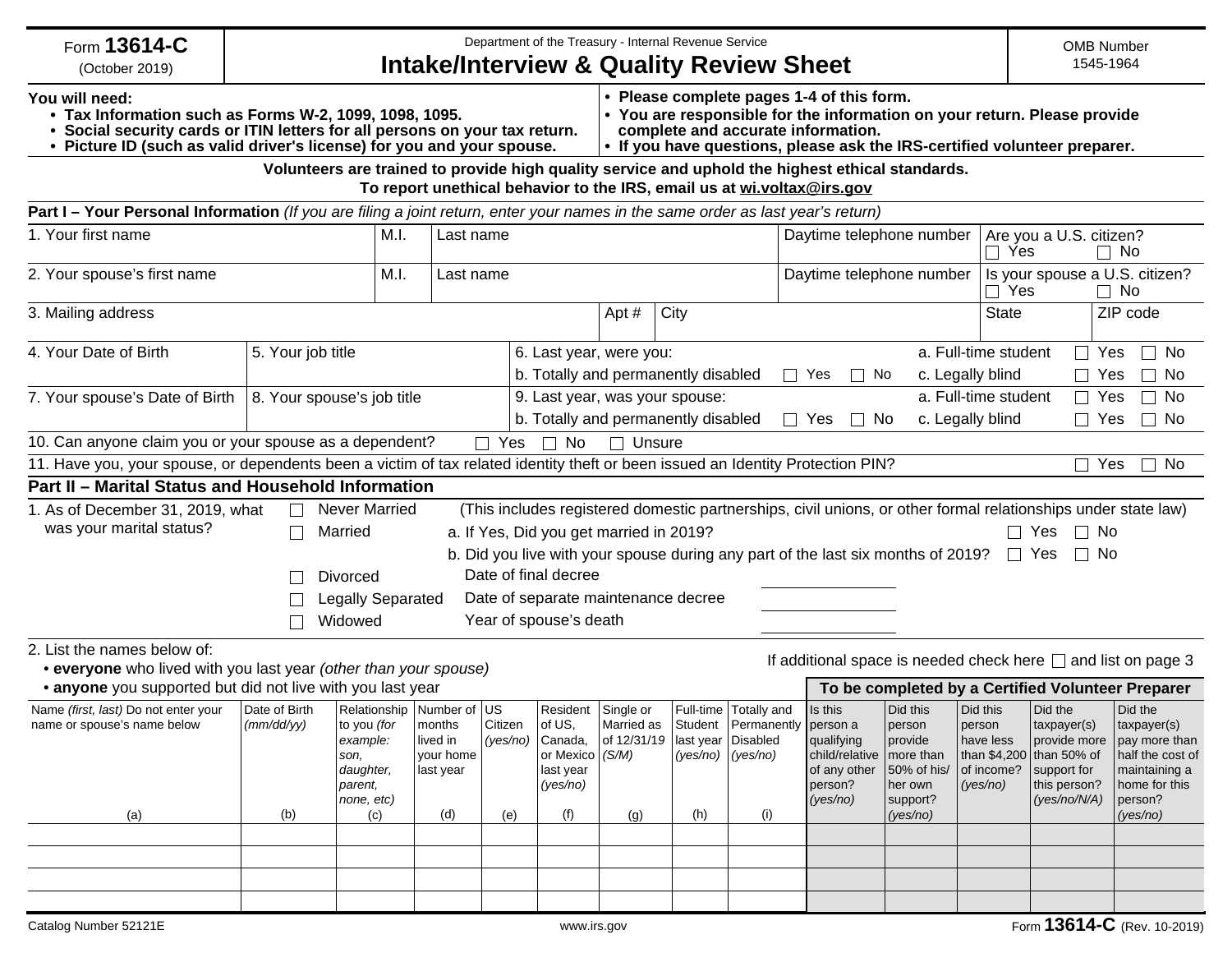**Check appropriate box for each question in each section**

|--|

| <b>Yes</b> | No                       |                             | Unsure   Part III – Income – Last Year, Did You (or Your Spouse) Receive                                                                               |  |  |  |  |  |  |  |  |  |
|------------|--------------------------|-----------------------------|--------------------------------------------------------------------------------------------------------------------------------------------------------|--|--|--|--|--|--|--|--|--|
|            |                          | $\Box$                      | 1. (B) Wages or Salary? (Form W-2) If yes, how many jobs did you have last year?                                                                       |  |  |  |  |  |  |  |  |  |
|            |                          | $\Box$                      | 2. (A) Tip Income?                                                                                                                                     |  |  |  |  |  |  |  |  |  |
|            |                          | $\Box$                      | 3. (B) Scholarships? (Forms W-2, 1098-T)                                                                                                               |  |  |  |  |  |  |  |  |  |
|            |                          | $\Box$                      | 4. (B) Interest/Dividends from: checking/savings accounts, bonds, CDs, brokerage? (Forms 1099-INT, 1099-DIV)                                           |  |  |  |  |  |  |  |  |  |
|            | $\overline{\phantom{a}}$ | $\Box$                      | 5. (B) Refund of state/local income taxes? (Form 1099-G)                                                                                               |  |  |  |  |  |  |  |  |  |
|            |                          | $\Box$                      | 6. (B) Alimony income or separate maintenance payments?                                                                                                |  |  |  |  |  |  |  |  |  |
|            |                          | $\Box$                      | 7. (A) Self-Employment income? (Form 1099-MISC, cash, virtual currency, or other property or services)                                                 |  |  |  |  |  |  |  |  |  |
|            |                          | $\Box$                      | 8. (A) Cash/check/virtual currency payments, or other property or services for any work performed not reported on Forms W-2 or 1099?                   |  |  |  |  |  |  |  |  |  |
|            |                          | ⊔                           | 9. (A) Income (or loss) from the sale or exchange of Stocks, Bonds, Virtual Currency or Real Estate? (Forms 1099-S, 1099-B)                            |  |  |  |  |  |  |  |  |  |
| $\Box$     | $\Box$                   | $\Box$                      | 10. (B) Disability income? (such as payments from insurance, or workers compensation) (Forms 1099-R, W-2)                                              |  |  |  |  |  |  |  |  |  |
|            |                          | $\Box$                      | 11. (A) Retirement income or payments from Pensions. Annuities, and or IRA? (Form 1099-R)                                                              |  |  |  |  |  |  |  |  |  |
|            |                          | $\Box$                      | 12. (B) Unemployment Compensation? (Form 1099G)                                                                                                        |  |  |  |  |  |  |  |  |  |
|            |                          | $\Box$                      | 13. (B) Social Security or Railroad Retirement Benefits? (Forms SSA-1099, RRB-1099)                                                                    |  |  |  |  |  |  |  |  |  |
| $\Box$     | $\Box$                   | $\Box$                      | 14. (M) Income (or loss) from Rental Property?                                                                                                         |  |  |  |  |  |  |  |  |  |
| $\Box$     |                          | $\perp$                     | 15. (B) Other income? (gambling, lottery, prizes, awards, jury duty, virtual currency, Sch K-1, royalties, foreign income, other property or services, |  |  |  |  |  |  |  |  |  |
|            |                          |                             | etc.) Specify                                                                                                                                          |  |  |  |  |  |  |  |  |  |
| <b>Yes</b> | No                       |                             | Unsure   Part IV - Expenses - Last Year, Did You (or Your Spouse) Pay                                                                                  |  |  |  |  |  |  |  |  |  |
|            |                          | $\Box$                      | 1. (B) Alimony or separate maintenance payments? If yes, do you have the recipient's SSN?<br>$\Box$ Yes<br>$\Box$ No                                   |  |  |  |  |  |  |  |  |  |
|            |                          | $\Box$                      | 2. Contributions to a retirement account?<br>$\Box$ IRA (A)<br>$\Box$ 401K(B)<br>Roth IRA (B)<br>Other<br>$\Box$<br>$\mathsf{L}$                       |  |  |  |  |  |  |  |  |  |
|            |                          | ⊔                           | 3. (B) College or post secondary educational expenses for yourself, spouse or dependents? (Form 1098-T)                                                |  |  |  |  |  |  |  |  |  |
| $\Box$     | $\mathcal{L}$            | $\Box$                      | $\Box$ Medical & Dental (including insurance premiums)<br>4. (A) Any of the following?<br>Mortgage Interest (Form 1098)                                |  |  |  |  |  |  |  |  |  |
|            |                          |                             | <b>Charitable Contributions</b><br>Taxes (State, Real Estate, Personal Property, Sales)                                                                |  |  |  |  |  |  |  |  |  |
|            |                          | $\Box$                      | 5. (B) Child or dependent care expenses such as daycare?                                                                                               |  |  |  |  |  |  |  |  |  |
|            |                          | $\Box$                      | 6. (B) For supplies used as an eligible educator such as a teacher, teacher's aide, counselor, etc.?                                                   |  |  |  |  |  |  |  |  |  |
|            |                          | $\Box$                      | 7. (A) Expenses related to self-employment income or any other income you received?                                                                    |  |  |  |  |  |  |  |  |  |
|            |                          | $\mathbf{I}$                | 8. (B) Student Ioan interest? (Form 1098-E)                                                                                                            |  |  |  |  |  |  |  |  |  |
| <b>Yes</b> | No                       |                             | Unsure   Part V - Life Events - Last Year, Did You (or Your Spouse)                                                                                    |  |  |  |  |  |  |  |  |  |
| $\Box$     |                          | $\Box$                      | 1. (HSA) Have a Health Savings Account? (Forms 5498-SA, 1099-SA, W-2 with code W in box 12)                                                            |  |  |  |  |  |  |  |  |  |
|            |                          |                             | 2. (A) Have credit card or mortgage debt cancelled/forgiven by a lender or have a home foreclosure? (Forms 1099-C, 1099-A)                             |  |  |  |  |  |  |  |  |  |
|            |                          | $\Box$                      | 3. (A) Adopt a child?                                                                                                                                  |  |  |  |  |  |  |  |  |  |
|            |                          | $\mathcal{L}_{\mathcal{A}}$ | 4. (B) Have Earned Income Credit, Child Tax Credit or American Opportunity Credit disallowed in a prior year?<br>If yes, for which tax year?           |  |  |  |  |  |  |  |  |  |
|            |                          | $\Box$                      | 5. (A) Purchase and install energy-efficient home items? (such as windows, furnace, insulation, etc.)                                                  |  |  |  |  |  |  |  |  |  |
|            |                          | $\Box$                      | 6. (A) Receive the First Time Homebuyers Credit in 2008?                                                                                               |  |  |  |  |  |  |  |  |  |
|            |                          | $\Box$                      | 7. (B) Make estimated tax payments or apply last year's refund to this year's tax?<br>If so how much?                                                  |  |  |  |  |  |  |  |  |  |
|            |                          | $\sqcup$                    | 8. (A) File a federal return last year containing a "capital loss carryover" on Form 1040 Schedule D?                                                  |  |  |  |  |  |  |  |  |  |
|            |                          | $\perp$                     | 9. (A) Have health coverage through the Marketplace (Exchange)? [Provide Form 1095-A]                                                                  |  |  |  |  |  |  |  |  |  |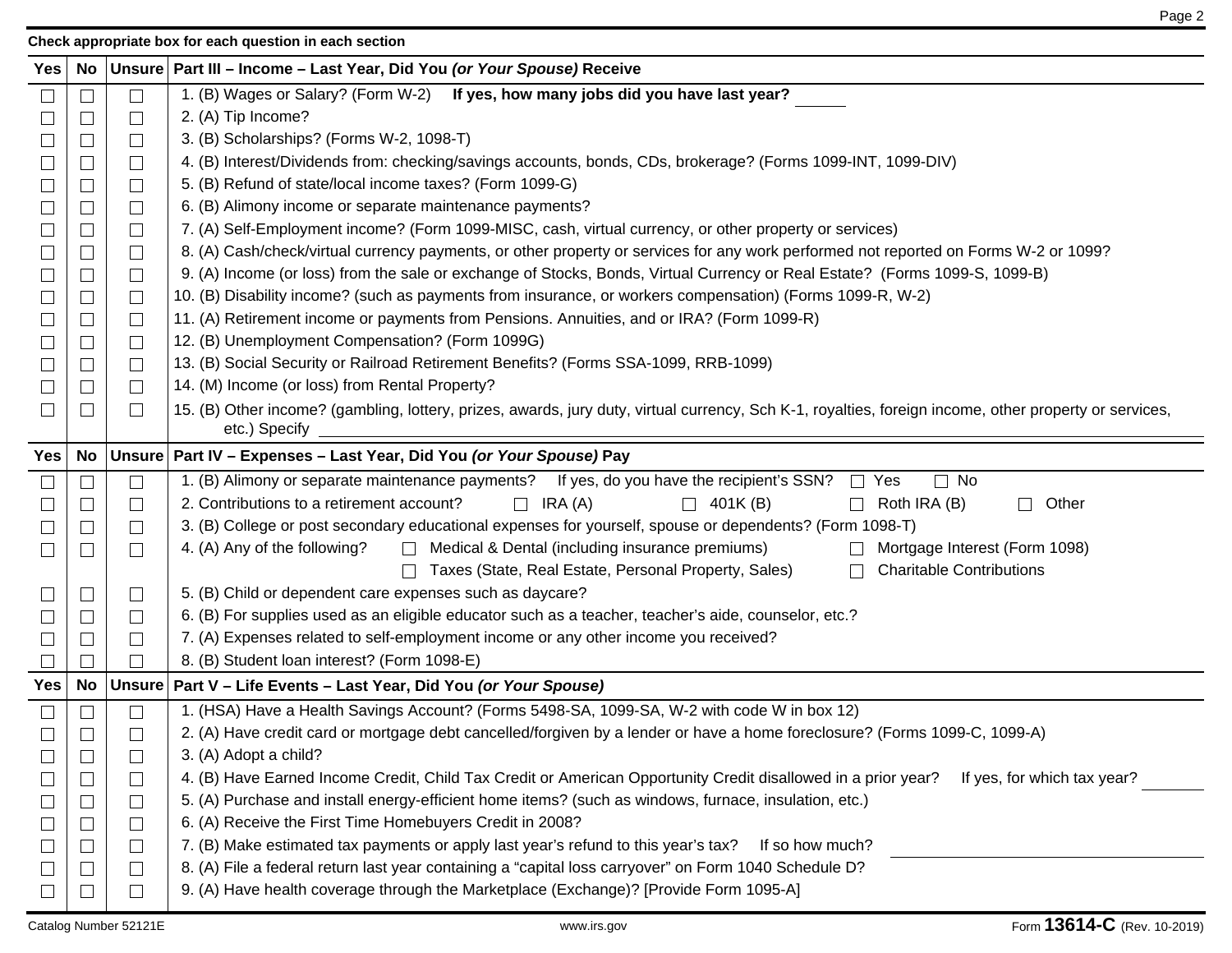| Page 3                                                                                                                                                                                                                                                                                                                                             |
|----------------------------------------------------------------------------------------------------------------------------------------------------------------------------------------------------------------------------------------------------------------------------------------------------------------------------------------------------|
| Additional Information and Questions Related to the Preparation of Your Return                                                                                                                                                                                                                                                                     |
| 1. Provide an email address (optional) (this email address will not be used for contacts from the Internal Revenue Service)                                                                                                                                                                                                                        |
| 2. Presidential Election Campaign Fund (If you check a box, your tax or refund will not change)                                                                                                                                                                                                                                                    |
| Check here if you, or your spouse if filing jointly, want \$3 to go to this fund<br>$\Box$ You<br>$\Box$ Spouse                                                                                                                                                                                                                                    |
| 3. If you are due a refund, would you like:<br>a. Direct deposit<br>b. To purchase U.S. Savings Bonds c. To split your refund between different accounts<br>$\Box$ Yes<br>$\Box$ No<br>$\Box$ Yes<br>$\Box$ No<br>$\Box$ Yes<br>$\Box$ No                                                                                                          |
| 4. If you have a balance due, would you like to make a payment directly from your bank account?<br>$\Box$ Yes<br>$\Box$ No                                                                                                                                                                                                                         |
| 5. Live in an area that was declared a Federal disaster area?<br>$\Box$ No<br>If yes, where?<br>$\Box$ Yes                                                                                                                                                                                                                                         |
| 6. Did you, or your spouse if filing jointly, receive a letter from the IRS?<br>$\Box$ Yes<br>$\Box$ No                                                                                                                                                                                                                                            |
| Many free tax preparation sites operate by receiving grant money or other federal financial assistance. The data from the following questions may be used by<br>this site to apply for these grants or to support continued receipt of financial funding. Your answer will be used only for statistical purposes. These questions<br>are optional. |
| 7. Would you say you can carry on a conversation in English, both understanding & speaking? $\Box$ Very well $\Box$ Well $\Box$ Not well $\Box$ Not at all $\Box$ Prefer not to answer                                                                                                                                                             |
| 8. Would you say you can read a newspaper or book in English?<br>$\Box$ Well<br>$\Box$ Very well<br>$\Box$ Not at all<br>Prefer not to answer<br>$\Box$ Not well<br>$\Box$                                                                                                                                                                         |
| 9. Do you or any member of your household have a disability?<br>$\Box$ Yes<br>$\Box$ No<br>$\Box$ Prefer not to answer                                                                                                                                                                                                                             |
| 10. Are you or your spouse a Veteran from the U.S. Armed Forces?<br>$\Box$ Yes<br>$\Box$ No<br>Prefer not to answer<br>11. Your race?                                                                                                                                                                                                              |
| American Indian or Alaska Native<br><b>Black or African American</b><br>□ Native Hawaiian or other Pacific Islander<br>$\Box$ White<br>$\Box$ Asian<br>$\Box$ Prefer not to answer                                                                                                                                                                 |
| 12. Your spouse's race?                                                                                                                                                                                                                                                                                                                            |
| $\Box$ American Indian or Alaska Native<br>$\Box$ Native Hawaiian or other Pacific Islander<br>□ Black or African American<br>$\Box$ White<br>$\Box$ Prefer not to answer<br>$\Box$ Asian                                                                                                                                                          |
| 13. Your ethnicity?<br>$\Box$ Hispanic or Latino<br>Not Hispanic or Latino<br>$\Box$ Prefer not to answer<br>$\Box$                                                                                                                                                                                                                                |
| 14. Your spouse's ethnicity?<br>$\Box$ Hispanic or Latino<br>Not Hispanic or Latino<br>$\Box$ Prefer not to answer                                                                                                                                                                                                                                 |
| Additional comments                                                                                                                                                                                                                                                                                                                                |
|                                                                                                                                                                                                                                                                                                                                                    |
|                                                                                                                                                                                                                                                                                                                                                    |
|                                                                                                                                                                                                                                                                                                                                                    |
|                                                                                                                                                                                                                                                                                                                                                    |
|                                                                                                                                                                                                                                                                                                                                                    |
| <b>Privacy Act and Paperwork Reduction Act Notice</b>                                                                                                                                                                                                                                                                                              |
| The Privacy Act of 1974 requires that when we ask for information we tell you our legal right to ask for the information, why we are asking for it, and how it will be used. We must also tell you what could happen if we                                                                                                                         |

do not receive it, and whether your response is voluntary, required to obtain a benefit, or mandatory. Our legal right to ask for information is 5 U.S.C. 301. We are asking for this information to assist us in contacting you relative to your interest and/or participation in the IRS volunteer income tax preparation and outreach programs. The information you provide may be furnished to others who coordinate activities and staffing at volunteer return preparation sites or outreach activities. The information may also be used to establish effective controls, send correspondence and recognize volunteers. Your response is voluntary. However, if you do not provide the requested information, the IRS may not be able to use your assistance in these programs. The Paperwork Reduction Act requires that the IRS display an OMB control number on all public information requests. The OMB Control Number for this study is 1545-1964. Also, if you have any comments regarding the time estimates associated with this study or suggestion on making this process simpler, please write to the Internal Revenue Service, Tax Products Coordinating Committee, SE:W:CAR:MP:T:T:SP, 1111 Constitution Ave. NW, Washington, DC 20224